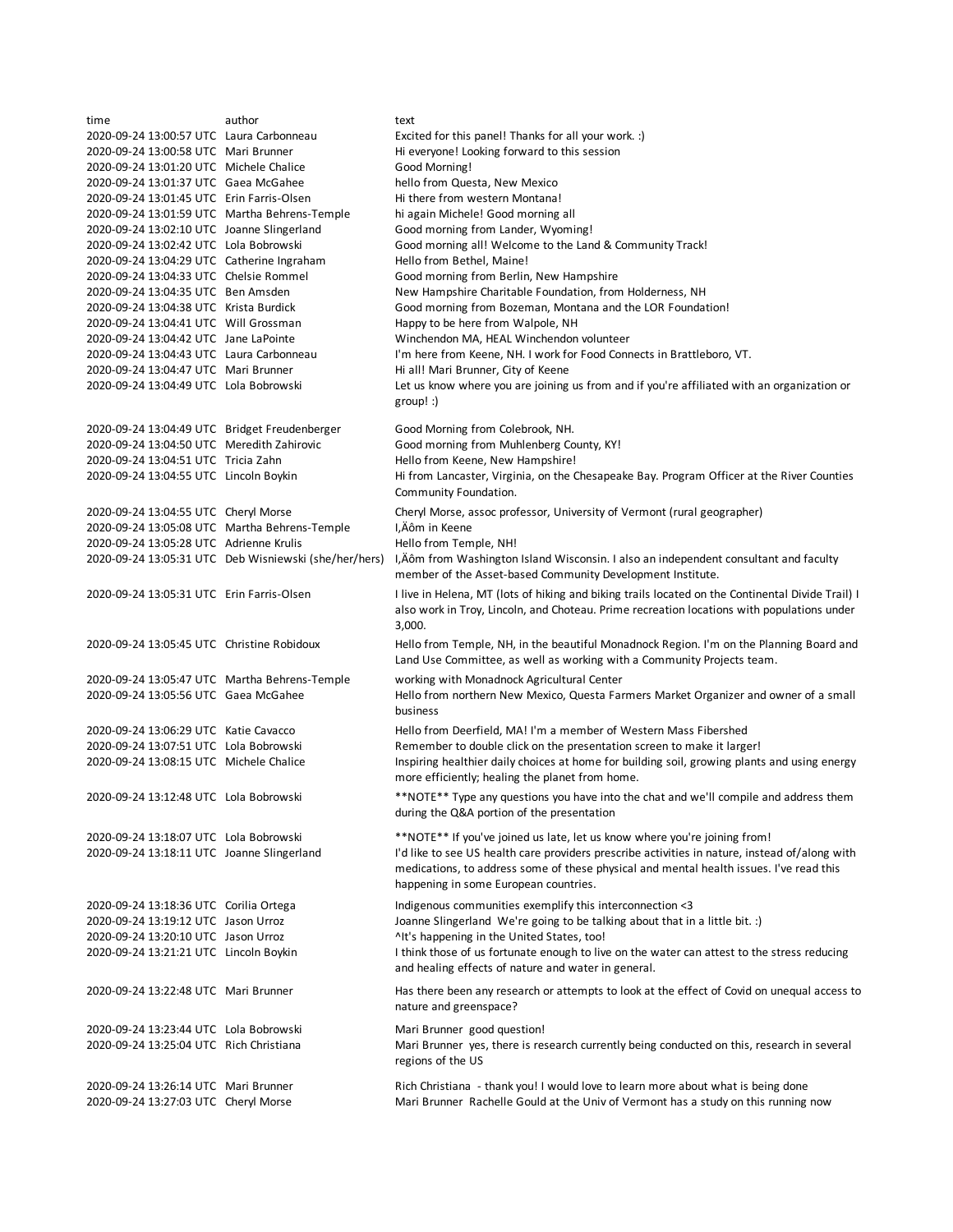| 2020-09-24 13:27:48 UTC Rich Christiana                                               | Mari Brunner many of the inequities we have had for so long (including access to nature)<br>has just been exacerbated by COVID-19                                                                                                                                                                                                                                                                                        |
|---------------------------------------------------------------------------------------|--------------------------------------------------------------------------------------------------------------------------------------------------------------------------------------------------------------------------------------------------------------------------------------------------------------------------------------------------------------------------------------------------------------------------|
| 2020-09-24 13:28:28 UTC Rich Christiana<br>2020-09-24 13:29:28 UTC Christine Robidoux | Cheryl Morse thank you, I was not aware of the work being done at U of Vermont<br>During COVID, seniors and those with limited mobility are affected even more, as their<br>support system (family/volunteers), people that take them out into nature, has become<br>limited or non-existent in order to limit exposure.                                                                                                 |
| 2020-09-24 13:30:42 UTC Lola Bobrowski                                                | Link to doc Louise is discussing:<br>https://docs.google.com/document/d/1xQR30uHFaAz77V5w7xQWAMTj9O_LDVfwl33TJbJ<br>M5Y4/edit?usp=sharing                                                                                                                                                                                                                                                                                |
| 2020-09-24 13:31:46 UTC Lola Bobrowski                                                | ^the link provides Examples of Rural Programs that Promote Health and Wellbeing through<br><b>Access to Nature</b>                                                                                                                                                                                                                                                                                                       |
| 2020-09-24 13:35:48 UTC Chris Proctor                                                 | Christine Robidoux Great point. I think we will have some examples of how to help with<br>that later in this session.                                                                                                                                                                                                                                                                                                    |
| 2020-09-24 13:36:17 UTC Lola Bobrowski                                                | **NOTE** If you have any questions as you listen to Louise's presentation, submit them<br>here and we'll collect them for the Q&A portion later on! :)                                                                                                                                                                                                                                                                   |
| 2020-09-24 13:44:44 UTC Joanne Slingerland                                            | Louise Chawla I visited the edible food park community project in Basalt, CO near<br>Carbondale last summer. You may be familiar with the project. I would love to have this in<br>my community.                                                                                                                                                                                                                         |
| 2020-09-24 13:47:39 UTC Martha Behrens-Temple                                         | thank you!                                                                                                                                                                                                                                                                                                                                                                                                               |
| 2020-09-24 13:47:40 UTC Lola Bobrowski                                                | **NOTE** Share your questions for our panelists, Rich, Jason, and Chris, as you have them!                                                                                                                                                                                                                                                                                                                               |
| 2020-09-24 13:52:17 UTC Jason Urroz                                                   | Dentists have more time to talk to their patients than do regular doctors giving them<br>time to bring up the outdoors and associated benefits, and to then "prescribe" nature to<br>the patient.                                                                                                                                                                                                                        |
| 2020-09-24 13:58:05 UTC Gaea McGahee                                                  | People who live in rural areas with easy access to natural (biodiverse) areas are not<br>necessarily able to "access nature, Au while they are struggling with addiction, depression,<br>etc. Proximity to nature may support their health, but it must have to do with the intent<br>and awareness of a person. Just having a natural green space to be in isn, Äôt enough<br>Thanks Rich for touching on this.         |
| 2020-09-24 14:07:34 UTC Lola Bobrowski                                                | Rich Christiana thank you Rich! So interesting!!                                                                                                                                                                                                                                                                                                                                                                         |
| 2020-09-24 14:11:20 UTC Christine Robidoux                                            | LOVE this program!                                                                                                                                                                                                                                                                                                                                                                                                       |
| 2020-09-24 14:12:21 UTC Rich Christiana                                               | Jason Urroz really good point. The idea that other health care providers besides physicians<br>may be more able to fully discuss nature and health has been an area of recent discussion                                                                                                                                                                                                                                 |
| 2020-09-24 14:14:43 UTC Lola Bobrowski                                                | So cool! When it works it works!                                                                                                                                                                                                                                                                                                                                                                                         |
| 2020-09-24 14:15:56 UTC Rich Christiana                                               | Gaea McGahee those are excellent points. A person may need to be "aware" and<br>"present" during their time in the outdoors, not just be there for maximum physical and<br>mental health benefit. Also, I would say that not all rural areas even have access to nature,<br>so that just adds to the barriers                                                                                                            |
| 2020-09-24 14:16:32 UTC Adrienne Krulis                                               | @ Christine- Me too, we need Track Trails in our area! I bet we could get Linda Bollinger<br>involved                                                                                                                                                                                                                                                                                                                    |
| 2020-09-24 14:17:11 UTC Christine Robidoux                                            | Hi Adie! Happy to see you! We can definitely do something like this here!                                                                                                                                                                                                                                                                                                                                                |
| 2020-09-24 14:17:41 UTC Lola Bobrowski                                                | Movement also boosts all those good chemicals in the brain, so its also simultaneously<br>improving mental and emotional health as well!                                                                                                                                                                                                                                                                                 |
| 2020-09-24 14:19:23 UTC Erin Farris-Olsen                                             | How do we get some Montana trails in the program? Is there funding for trail<br>improvements?                                                                                                                                                                                                                                                                                                                            |
| 2020-09-24 14:20:49 UTC Amanda Littleton                                              | these numbers are amazing!                                                                                                                                                                                                                                                                                                                                                                                               |
| 2020-09-24 14:21:04 UTC Rich Christiana                                               | Lola Bobrowski yes, exactly. There is also some research out there showing that physical<br>activity done in the outdoors has more benefit to health than when done indoors, even the<br>same activity                                                                                                                                                                                                                   |
| 2020-09-24 14:22:37 UTC Lola Bobrowski                                                | Rich Christiana I believe it! This is all so interesting!                                                                                                                                                                                                                                                                                                                                                                |
| 2020-09-24 14:26:12 UTC Carla Embry                                                   | Thank you, Jason, for sharing the Kids in Parks program so enthusiastically! We have<br>opportunities in Western Kentucky to put this program in place. Love the Rx health idea in<br>collaborating with our pediatricians!                                                                                                                                                                                              |
| 2020-09-24 14:27:49 UTC Adrienne Krulis                                               | There is no such thing as bad weather, just bad clothing Yet adequate clothing (and<br>footwear!) is another barrier for novices and/or low-income families. I've seen this over<br>and over working at ski areas and selling outdoor clothing and equipment. Directing<br>families to where they can get good secondhand gear and clothing is a key component to<br>ensuring their ability to get outside AND enjoy it. |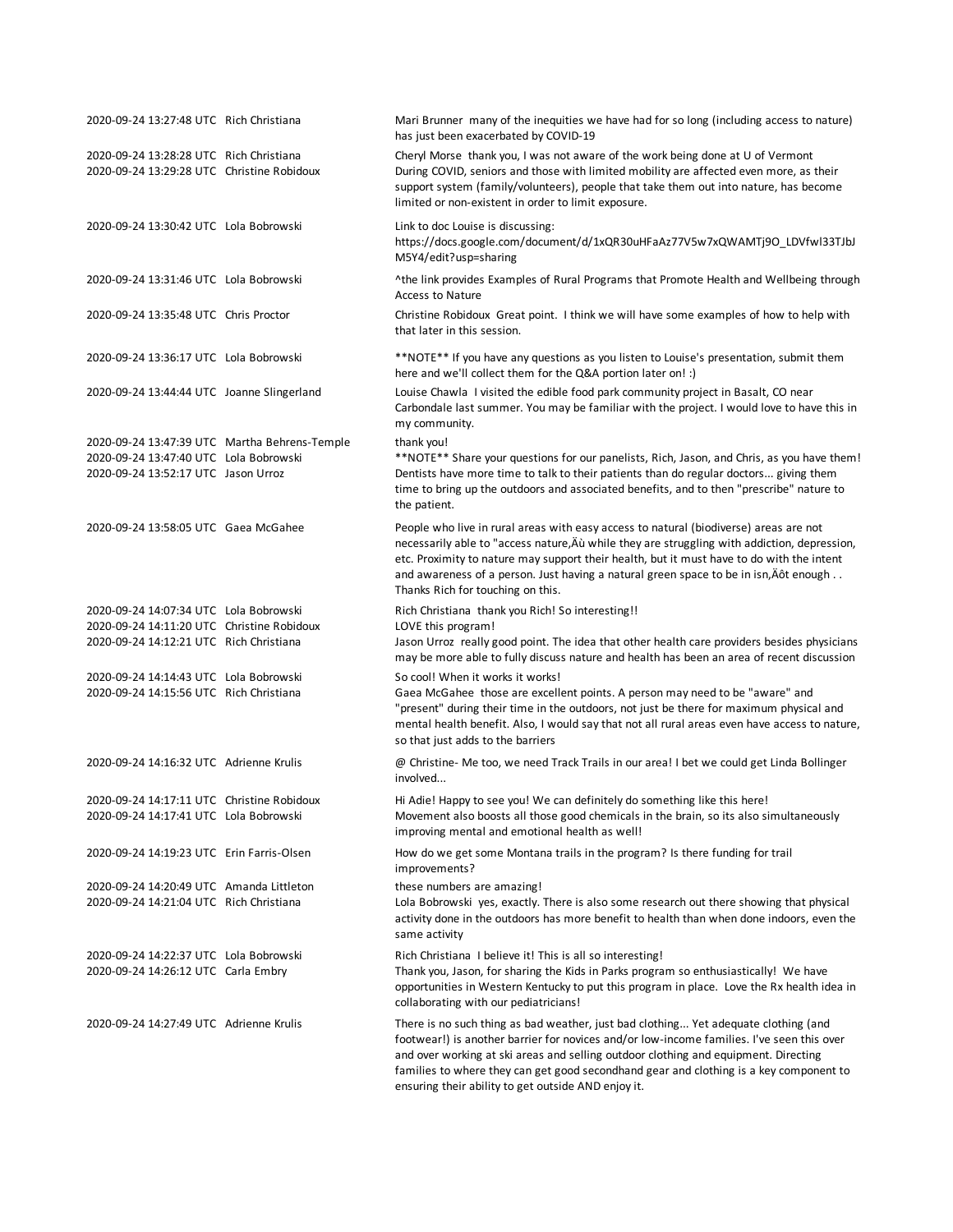| 2020-09-24 14:28:12 UTC Rich Christiana                                                                                    | Just for fun in case anyone hasn't seen this. This is a short "commercial" done by a<br>Canadian group on Nature Prescriptions:<br>https://www.youtube.com/watch?v=Bf5TgVRGND4                                                                                                                                                                                                                                                                                                                                                                                                                                                                            |
|----------------------------------------------------------------------------------------------------------------------------|-----------------------------------------------------------------------------------------------------------------------------------------------------------------------------------------------------------------------------------------------------------------------------------------------------------------------------------------------------------------------------------------------------------------------------------------------------------------------------------------------------------------------------------------------------------------------------------------------------------------------------------------------------------|
| 2020-09-24 14:32:01 UTC Mari Brunner                                                                                       | Adrienne Krulis great point I remember in elementary school, only kids with snow pants<br>and winter coats were allowed to play outside during recess in the winter (we have cold<br>winters in Michigan), and kids who did not have that gear had to stay inside and sit<br>through recess doing quiet/individual activities like drawing. It felt like a punishment for<br>kids who didn't have the right clothing.                                                                                                                                                                                                                                     |
| 2020-09-24 14:33:46 UTC Rich Christiana                                                                                    | Since COVID-19, there are more schools trying outdoor classrooms and providing kids with<br>the proper clothes for weather                                                                                                                                                                                                                                                                                                                                                                                                                                                                                                                                |
| 2020-09-24 14:36:21 UTC Sally Manikian<br>2020-09-24 14:37:04 UTC Lola Bobrowski<br>2020-09-24 14:37:38 UTC Sally Manikian | A question for all panelists: how have you structured these programs in anti-racist ways?<br>Sally Manikian Excellent question - thank you!<br>I'm asking from the narrative difference between how national affinity groups structure<br>their outings (e.g. Latino Outdoors, Outdoor Afro) and how whiteness structures outdoor<br>invitations. I'd love to hear from you all about this!                                                                                                                                                                                                                                                               |
| 2020-09-24 14:37:45 UTC Adrienne Krulis                                                                                    | Mari Brunner That's awful! I remember that even though we had little resources when I<br>was growing up, my mom always made it a point to donate a hat or a pair of gloves to the<br>'wish tree' at our local dept store at holiday time, so some kid would be warm for the<br>winter. Huge lesson in empathy and giving for us growing up. Finding a way to integrate<br>gear/clothing borrowing/renting/rent-to-own is a great addition to any outdoor program                                                                                                                                                                                          |
| 2020-09-24 14:37:50 UTC Jason Urroz                                                                                        | My presentation wasn't meant to be a sales pitch---please provide opportunities for people<br>to get outdoors with or without Kids in Parks. With that being said, we would be happy to<br>speak with anyone about the program and how we can expand our network. There is a<br>"Booth" in the Expo with information about the program and my contact info.                                                                                                                                                                                                                                                                                               |
| 2020-09-24 14:38:07 UTC Michele Chalice                                                                                    | Feeling very grateful that our local Waldorf school is having our 7/8 grade class outside all<br>day, every day with clipboards at our local Camp Glen Brook through October. This came<br>about through a fortuitous previous relationship the teacher had with the camp; studying<br>physics through observations of the water surface on the lake. Hoping that more of these<br>experiences will lower resistance. Grateful also that my 13-year old comes home<br>exhausted!                                                                                                                                                                          |
| 2020-09-24 14:38:27 UTC Adrienne Krulis<br>2020-09-24 14:40:01 UTC Beth Christy Draper                                     | Rich Christiana That's fantastic! I'd be interested in any links if you have them<br>I have a vision for a brick and morter storefront in Keene, NH that brings holistic nature<br>connection to families, people, etc.                                                                                                                                                                                                                                                                                                                                                                                                                                   |
| 2020-09-24 14:41:15 UTC Adrienne Krulis                                                                                    | Beth Christy Draper That could totally work in Keene                                                                                                                                                                                                                                                                                                                                                                                                                                                                                                                                                                                                      |
| 2020-09-24 14:41:55 UTC Beth Christy Draper<br>2020-09-24 14:42:04 UTC Michele Chalice                                     | @Adrienne The Good Mother<br>Would love to chat about your idea and potential collaborations/workshops, etc. @Beth<br><b>Christy Draper</b>                                                                                                                                                                                                                                                                                                                                                                                                                                                                                                               |
| 2020-09-24 14:42:23 UTC Beth Christy Draper                                                                                | Michele Chalice Absolutely!                                                                                                                                                                                                                                                                                                                                                                                                                                                                                                                                                                                                                               |
| 2020-09-24 14:42:29 UTC Adrienne Krulis                                                                                    | Beth Christy Draper Thanks!                                                                                                                                                                                                                                                                                                                                                                                                                                                                                                                                                                                                                               |
| 2020-09-24 14:42:41 UTC Gaea McGahee<br>2020-09-24 14:45:08 UTC Jason Urroz                                                | Sally Manikian thank you I want to hear thoughts here too<br>Hi Sally Manikian . I have a meeting with "Black People Camp Too" tomorrow to discuss<br>DEI initiative and how we can incorporate them into our programming. We have worked<br>with the Hispanic Access Foundation to translate our brochures into Spanish. We are also<br>working with the Eastern Band of Cherokee Indians to design brochures that highlight<br>Cherokee culture and language. And, we have done some history brochures that highlight<br>sites that were part of the Underground Railroad and Civil War battlefields, and the<br>reasons why those sites are important. |
| 2020-09-24 14:45:18 UTC Joanne Slingerland                                                                                 | Using those trails is not only physical therapy, but mental therapy, too, to aid in the healing<br>process.                                                                                                                                                                                                                                                                                                                                                                                                                                                                                                                                               |
| 2020-09-24 14:46:17 UTC Sally Manikian                                                                                     | Thanks Jason Urroz ! Information and translation and recognition is a great first step. Are<br>there land acknowledgements in your programming as well?                                                                                                                                                                                                                                                                                                                                                                                                                                                                                                   |
| 2020-09-24 14:46:26 UTC Beth Christy Draper                                                                                | Thank you!                                                                                                                                                                                                                                                                                                                                                                                                                                                                                                                                                                                                                                                |
| 2020-09-24 14:46:50 UTC Martha Behrens-Temple                                                                              | All so interesting, thank you!                                                                                                                                                                                                                                                                                                                                                                                                                                                                                                                                                                                                                            |
| 2020-09-24 14:47:07 UTC Beverly A Brown<br>2020-09-24 14:47:20 UTC Michele Chalice                                         | Thank you<br>Thank you for all your amazing work on these important issues!                                                                                                                                                                                                                                                                                                                                                                                                                                                                                                                                                                               |
| 2020-09-24 14:47:23 UTC Joanne Slingerland                                                                                 | Thank you!                                                                                                                                                                                                                                                                                                                                                                                                                                                                                                                                                                                                                                                |
| 2020-09-24 14:47:28 UTC Jennifer Armstrong                                                                                 | Thank you!                                                                                                                                                                                                                                                                                                                                                                                                                                                                                                                                                                                                                                                |
| 2020-09-24 14:47:31 UTC Lincoln Boykin                                                                                     | Thank you!                                                                                                                                                                                                                                                                                                                                                                                                                                                                                                                                                                                                                                                |
| 2020-09-24 14:47:33 UTC Lola Bobrowski                                                                                     | Thank you all for joining us!!                                                                                                                                                                                                                                                                                                                                                                                                                                                                                                                                                                                                                            |